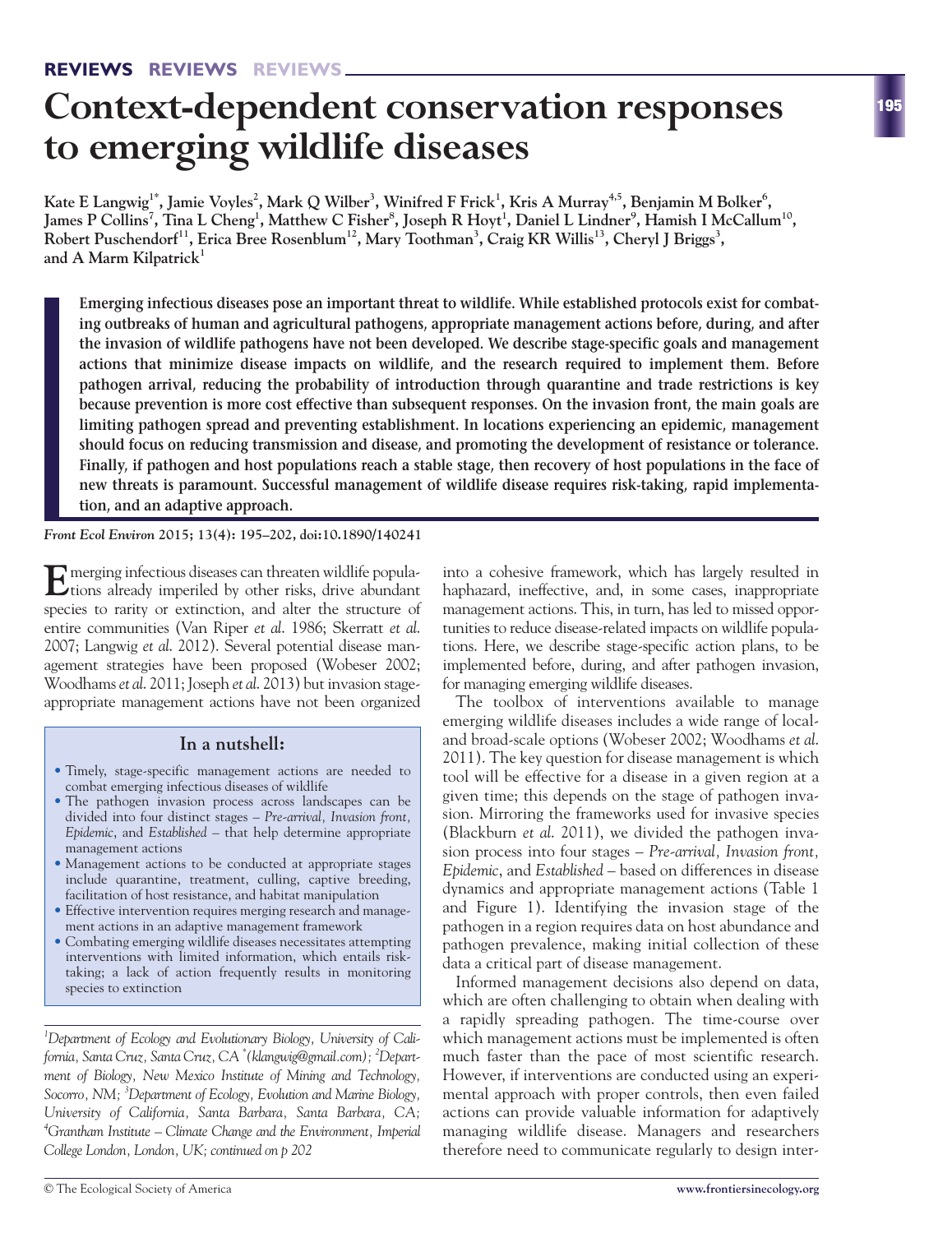**196**



*Figure 1. Schematic of host and pathogen dynamics over the course of a pathogen invasion. The four stages at the top of the figure are described in detail in Table 1. If the host population goes extinct (dashed line), then there is no* Established *stage.*

ventions, pool resources, and share findings. Here, we describe goals and effective management actions for each stage of disease emergence (see WebFigure 1).

#### **n** Pre-arrival

In *Pre-arrival* areas the first goal should be to determine whether a disease represents a genuine threat to a region (WebFigure 1), and if so, to prepare for arrival and implement interventions to reduce the probability of introduction. Associated actions may include restricting "risky" commercial trade and other activities, monitoring targeted species, and engaging the public about the impending invasion and their potential role (eg decontamination of gear, hotlines for reporting diseased animals). In addition, although widespread surveillance for pathogens that have yet to be introduced to a remote region is a poor use of resources, it is nonetheless useful to have diagnostic tools ready to identify pathogens in the event of unusual observations of mortality. For example, implementing surveillance on bats in Australia for white-nose syndrome or on wild birds in North America for H5N1 avian influenza

| Table 1. The four stages of pathogen invasion                                                                                                                                         |                                      |                               |  |
|---------------------------------------------------------------------------------------------------------------------------------------------------------------------------------------|--------------------------------------|-------------------------------|--|
|                                                                                                                                                                                       |                                      | Associated characteristics    |  |
| Stage name                                                                                                                                                                            | Pathogen<br><i><b>prevalence</b></i> | Host population<br>trends     |  |
| Pre-arrival                                                                                                                                                                           |                                      |                               |  |
| (pathogen arrival is not imminent)                                                                                                                                                    | Absent                               |                               |  |
| <b>Invasion front</b>                                                                                                                                                                 |                                      |                               |  |
| (pathogen invasion has just<br>occurred or is imminent)                                                                                                                               | Absent or<br>increasing              | Stable or<br>initial declines |  |
| Epidemic                                                                                                                                                                              |                                      |                               |  |
| (pathogen present)                                                                                                                                                                    | Moderate to high                     | Declining                     |  |
| <b>Established</b>                                                                                                                                                                    |                                      |                               |  |
| (pathogen present)                                                                                                                                                                    | Variable but stable                  | Stable                        |  |
| Notes: Prevalence is relative and varies among hosts and pathogens. The prevalence descrip-<br>tions in this column refer to relative prevalence among stages. Dash = not applicable. |                                      |                               |  |

virus is not especially useful because these pathogens are absent from those respective regions, and the probability of them being introduced and subsequently detected is very low. In contrast, testing animals imported from regions where the pathogen is present would be a more efficient use of resources. Determining the likely pathways of introduction is necessary for targeted testing. Furthermore, taking action during the *Pre-arrival* stage, or as early in the invasion process as possible, can help to mitigate the costs of interventions that increase as the invasion progresses.

#### *Risk assessment*

Predicting the likelihood of pathogen establishment and disease impact requires an understanding of whether local species would be suitable hosts and whether environmental conditions will promote or allow pathogen existence. This can be accomplished by analyzing phylogenetic and ecological relationships between local species and species affected, as well as climate assessments of habitat suitability for the pathogen (Kilpatrick *et al*. 2010a; Murray *et al*. 2011; Martel *et al*. 2014). Risk assessments that rely on biologically meaningful characteristics of the pathogen or disease, although useful, have rarely been carried out. Most assessments to date have been based solely on easily available climatic datasets, which could be greatly improved upon by integrating a variety of data types.

#### *Restriction of risky products*

In at-risk *Pre-arrival* areas, preventing introduction should be the primary goal. This requires appropriate levels of targeted biosecurity, and may include quarantining, testing, or restricting the movement of potentially infected animals or products; examples include monitoring amphibians for chytridiomycosis (Kilpatrick *et al*. 2010a) and poultry for avian influenza viruses (Kilpatrick *et al*. 2006a). However, because the cost and impact of these measures on trade can be substantial, they must be predicated on a quantitative assessment of the potential

pathways of introduction (Kilpatrick *et al*. 2006b). Only a scientifically backed analysis that identifies the most likely modes of invasion, while concurrently trying to keep restrictions at a minimum, will be palatable to governments and industry.

#### *Public awareness*

Communication between the general public and government agencies responsible for wildlife disease management can facilitate the early detection of invading pathogens. Reports by members of the public were instrumental in leading agencies to recognize the spread of white-nose syndrome, West Nile virus, H5N1 avian influenza, *Mycoplasma gallisepticum* in house finches, multiple pathogens of frogs (ranaviruses and *Batrachochytrium dendrobatidis*), and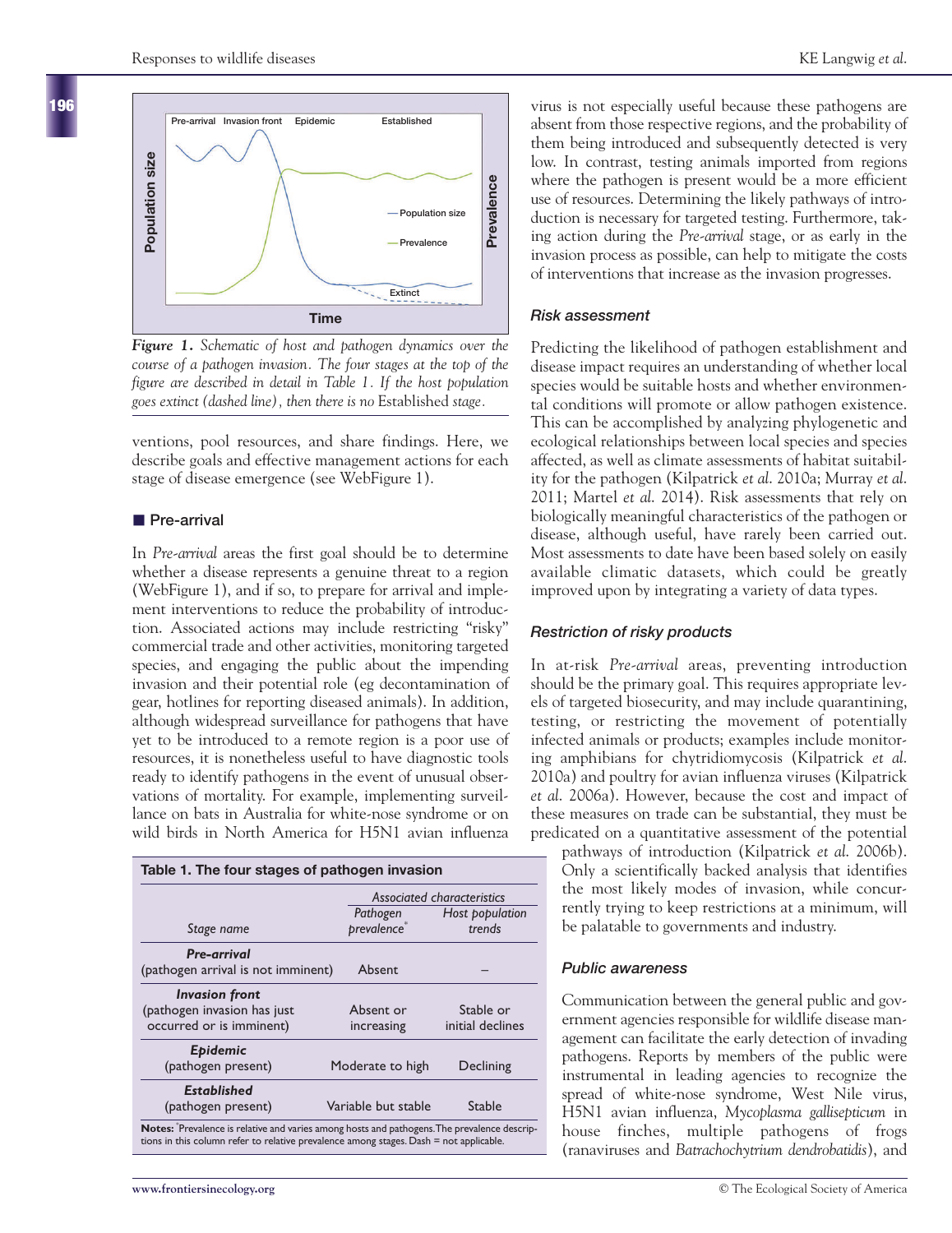raccoon rabies (Hochachka and Dhondt 2000; Marfin *et al*. 2001; Kilpatrick *et al*. 2006a; Langwig *et al*. 2012; Freuling *et al*. 2013). Improvements in detection are being made by mapping disease outbreaks through non-traditional sources such as web-trawling, but most resources are directed toward detecting human diseases (eg HealthMap, http://healthmap.org). Filtering and directing information from monitoring efforts to appropriate agencies – those that have the resources and skills to investigate unusual morbidity and mortality events potentially caused by disease – remains a challenge (Voyles *et al*. 2014).

## *Targeted monitoring*

Population monitoring programs can also contribute to the detection of disease invasion by focusing on species that are cost effective to monitor and that suffer mortality from the invading pathogens. Some species' traits, such as being highly social or mobile, may facilitate rapid pathogen transmission and spread (Bielby *et al*. 2008). For example, American crows (*Corvus brachyrhynchos*) – which are social and mobile, occur in urban and residential areas, and experience high mortality from West Nile virus – were key sentinel species for detecting West Nile virus transmission and spread in North America (Marfin *et al*. 2001).

## **n** Invasion front

In regions where a pathogen has recently arrived or where its arrival is imminent, the goals of management should be to prevent pathogen establishment, slow its spread, and minimize impacts to preserve genetically viable host populations (WebFigure 1). Relevant management actions may include host culling, quarantine, behavioral modification, and prophylactic (ie preventive or protective) treatment. However, some interventions that have been important in controlling human disease, such as contact tracing (ie tracking people with whom an infected individual has had contact; Riley *et al*. 2003), are frequently not possible with wildlife. Identifying the spatial extent and spreading mechanisms of the pathogen determines which tools will be effective in preventing pathogen expansion. Attempting multiple strategies and learning from both successful and failed efforts will allow for an adaptive approach.

# *Pathogen eradication*

If an invading pathogen is first detected in a small area on a previously unoccupied continent or region, or on an isolated island, draconian measures (eg widespread chemical application or population culling) should be considered if their implementation would likely eradicate the pathogen and prevent its establishment (Lachish *et al*. 2010). For instance, an introduced invasive species (the black-striped mussel, *Mytilopsis sallei*) was successfully eradicated through the use of large quantities of chlorine and copper

sulfate in three bays in Australia (Ferguson 2000). Although this intervention had substantial negative short-term effects on the local environment, these were outweighed by its success in preventing establishment of this highly damaging species. Despite few examples of wildlife pathogen eradication, there have been successful efforts at preventing disease establishment, including chronic wasting disease in deer in New York (Jennelle *et al*. 2014) and rabbit hemorrhagic disease in Mexico (Gregg *et al*. 1991), as well as several zoonotic diseases such as monkeypox in the US (Bengis *et al*. 2004).

A key challenge when using culling to eradicate a pathogen (as opposed to reducing host densities to decrease transmission) is identification and removal of all infectious individuals, which is difficult even with effective diagnostic tools (Wobeser 2002; Lachish *et al*. 2010). Active surveillance for an invading pathogen often focuses on dead or visibly sick animals, but transmission in reservoir hosts often occurs without symptoms (Levinson *et al*. 2013). Thus, disease may be detected long after pathogen spread from the local area has occurred. In such cases, pathogen eradication will not be feasible and culling will be ineffective, and often counterproductive, in that resistant individuals may be killed (Kilpatrick *et al*. 2009).

## *Reducing local spread*

If a pathogen establishes locally, then actions to reduce its spread become paramount. Identifying host factors that may be important in pathogen spread (eg host densities or contact rates) and natural geographical features that impede spread (eg mountains) can help target intervention activities (Smith *et al*. 2005; Kilpatrick *et al*. 2006a). However, most documented examples of management actions to reduce disease spread have targeted humans or livestock rather than wildlife. For example, American bison (*Bison bison*) in Yellowstone National Park are discouraged from leaving park boundaries by hazing (using pyrotechnics, helicopters, and horseback riders), to prevent spillover of brucellosis to nearby cattle (Kilpatrick *et al*. 2009). Similarly, an electrified fence installed around the perimeter of South Africa's Kruger National Park prevents wildlife from leaving the park's confines and potentially passing bovine tuberculosis to cattle on neighboring farms (Renwick *et al*. 2007). Nonetheless, approaches aimed at reducing local spread of diseases that affect wildlife could prove to be effective.

## *Captive assurance and cryobanking*

If a pathogen is spreading rapidly and threatens species with extinction, then forming a captive assurance colony – or cryobanking sperm, eggs, or zygotes to hold genetically sound populations in captivity – may be warranted (Woodhams *et al*. 2011). However, there are few successful examples of this approach, which carries many challenges.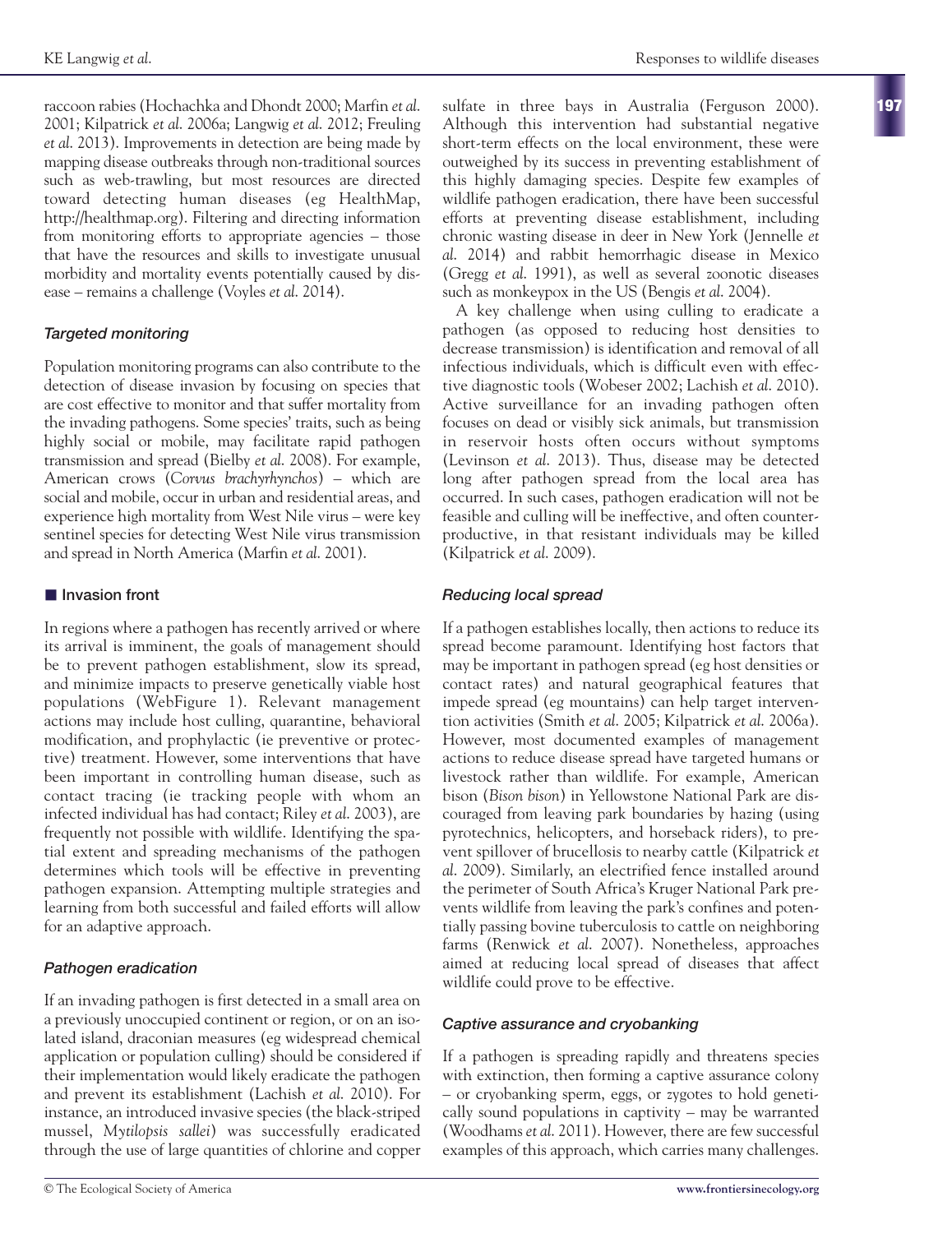#### **Panel 1. White-nose syndrome and amphibian chytridiomycosis**

White-nose syndrome (WNS) in bats (Figure 2a) and amphibian chytridiomycosis (Figure 2b) are both caused by fungal pathogens (*Pseudogymnoascus destructans* and *Batrachochytrium dendrobatidis*, respectively) that have spread or are spreading across continents following introductions. Both diseases have caused mass mortality events and extinctions or extirpations in multiple species (Skerratt *et al.* 2007; Langwig *et al.* 2012). Management efforts have included attempting to control human-caused spread by reducing human traffic and requiring decontamination of field gear; establishing captive breeding programs; developing antifungal probiotic bacteria (Harris *et al.* 2009); developing methods to clear infections in individual animals through the use of antifungal chemicals and through elevating host body temperature (Kilpatrick *et al.* 2010a; Langwig *et al.* 2015a); and translocating individuals to uninfected sites (R Knapp pers comm; S Agius pers comm). Some attempts to implement interventions of pathogen invasion have failed, primarily because proper knowledge and tools did not exist to determine the stage of invasion. For example, a small number of bats that exhibited visible symptoms of

WNS were culled at a site in Kentucky (B Hines pers comm). This was unsuccessful in reducing spread or establishment because the site had already entered the *Epidemic* phase, and infection was very high in asymptomatic bats; this became clear after development of molecular diagnostic tools (qPCR).

While WNS currently exists in several different stages across North America (Figure 2a), for chytridiomycosis most regions now fall into the *Established* stage (Figure 2b). Future actions for managing both diseases should include: augmenting host demographic rates by reducing other stressors such as predation, which will also facilitate the evolution of host resistance or tolerance (Kilpatrick 2006); altering site microclimates or biotic communities to reduce transmission and pathogen population growth (Langwig *et al*. 2012); and developing methods to decrease pathogen viability in the environment (Langwig *et al.* 2015b). Integrating multiple actions and performing interventions in collaboration with researchers will facilitate the use of an adaptive approach and will maximize the probability of success. The high impact of these diseases (> 90% declines within a few years in multiple species) and the ecosystem consequences of bat and amphibian declines make interventions necessary and justify taking risks to prevent extinctions.





*Figure 2. (a) Map of the four stages of invasion for white-nose syndrome, which continues to spread westward from its current distribution (https://www.whitenosesyndrome.org/resources/map).* Invasion front *and* Prearrival *regions with long winters (temperatures below 10˚C for 3 months) are at higher risk, because mortality occurs 70–100 days after infection (Warnecke* et al*. 2012). The inset shows a northern long-eared bat* (Myotis septentrionalis*) affected by white-nose syndrome. (b) Map of the global distribution of* Batrachochytrium dendrobatidis *(Bd), which exists on every continent where amphibians occur (www.Bd-maps.net). The inset shows a southern mountain yellow-legged frog (*Rana muscosa*) affected by chytridiomycosis, the disease caused by Bd.*

An attempt to create a colony of Virginia big-eared bats (*Corynorhinus townsendii virginianus*) to protect the species from white-nose syndrome failed when captive animals died as a result of difficulties with animal husbandry. Similarly the last remaining individuals of the sharpsnouted day frogs (*Taudactylus acutirostris*) died shortly after capture (Banks *et al*. 2002). In addition, successful reintroduction requires breeding resistance into captive populations. Despite these complications, establishing captive assurance colonies may be effective in some cases and is currently being pursued to protect some amphibian species from chytridiomycosis (Panel 1).

#### **n** Epidemic

Once a pathogen has established within a region, and before pathogen transmission and host populations stabilize, the primary goal of management action should shift from limiting spatial spread to reducing impacts among affected populations (WebFigure 1). This objective can be accomplished either by reducing pathogen transmission (through vaccination or chemical or biological treatments on hosts or habitats), or by augmenting host demographic rates (increasing host birth rates or enhancing survival from non-disease-related mortality).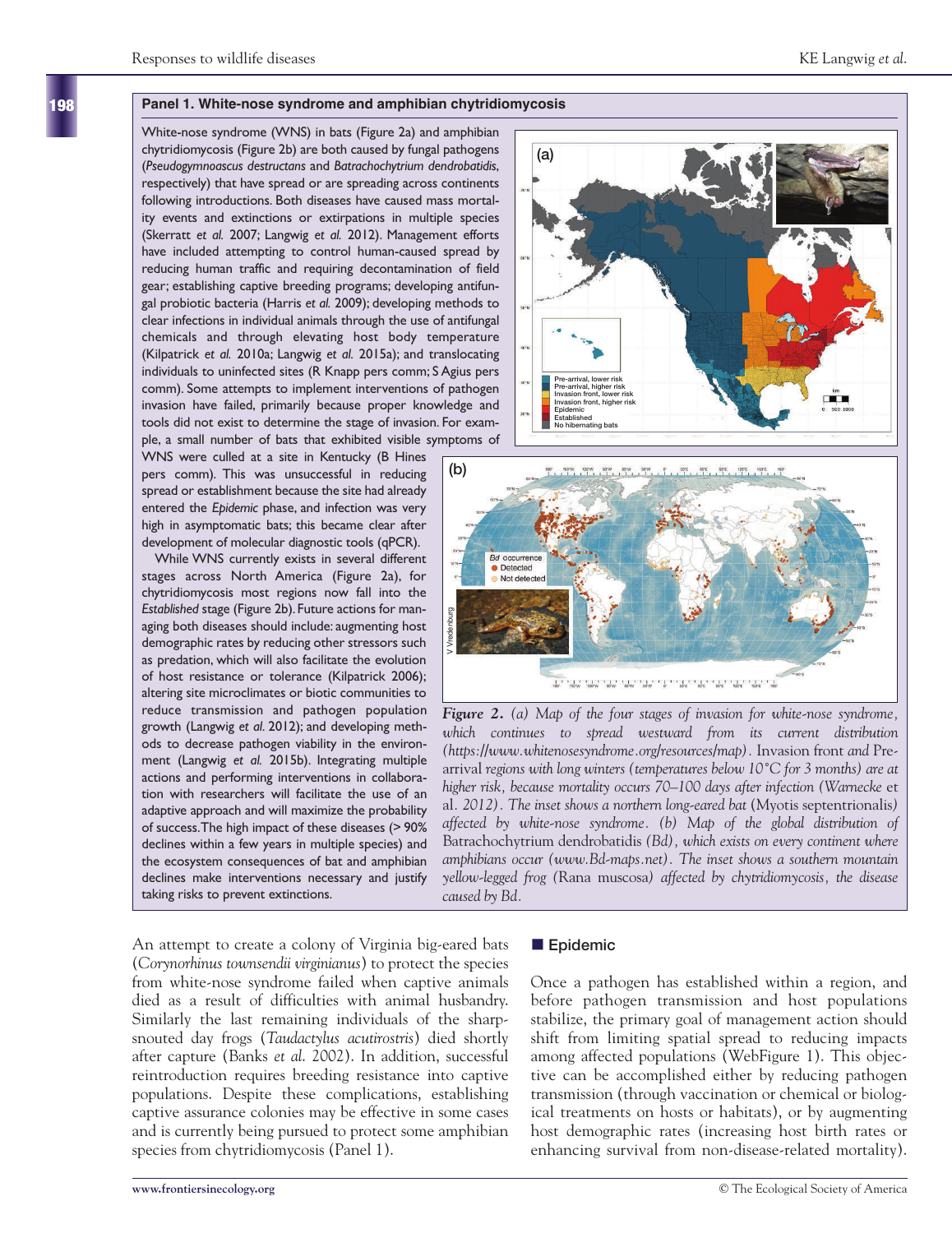The latter, if done properly, could facilitate the evolution of host resistance or tolerance (Kilpatrick 2006).

# *Vaccination*

If hosts can acquire lasting immunity to a pathogen, vaccination may provide an effective tool for protecting individuals from disease. Successful examples of short-term management of small populations using vaccines include vaccination of California condors (*Gymnogyps californianus*) against West Nile virus (Chang *et al*. 2007), Ethiopian and red wolves (*Canis simensis* and *C rufus*, respectively) against rabies (Harrenstien *et al*. 1997; Haydon *et al*. 2006), and black footed ferrets (*Mustela nigripes*) against sylvatic plague (Roelle *et al*. 2006). If vaccination-conferred immunity is life-long, vaccination may require less frequent or intense intervention than chemical treatment to clear hosts of infection, especially if an environmental reservoir or another species may re-infect treated individuals. Yet even for vaccines that confer lasting immunity to individuals, the short lifespans of many wildlife species necessitate repeated and relatively frequent efforts to vaccinate populations and provide herd immunity (Wobeser 2002), emphasizing the importance of an inexpensive yet efficient delivery mechanism (eg aerial bait drops; Smith *et al*. 2005). In addition to directly vaccinating species of interest, many attempts to control human diseases through vaccination have indirectly benefitted wildlife. Vaccination of wildlife to reduce infections in humans caused by zoonotic pathogens such as rabies and West Nile virus would also benefit wildlife that suffer from these diseases (Kilpatrick *et al*. 2010b; Freuling *et al*. 2013).

## *Treatment with chemical or biological agents*

Chemicals or biological agents (eg probiotic bacteria) have been used in humans and livestock to reduce transmission by clearing infection in individuals, vectors, or the environment, or to reduce disease severity in infected hosts. For instance, mosquito control through insecticides is a cornerstone of vector-borne disease control. More recently, intracellular parasites of the genus *Wolbachia* have shown promise as a biological agent blocking dengue virus infection in *Aedes* mosquitoes (Hoffmann *et al*. 2011). However, cases of successful implementation of public health tools to benefit wildlife are rare (Panel 2). Although probiotic bacteria have been used to reduce disease impacts of chytridiomycosis in amphibians in the laboratory (Harris *et al*. 2009), successful field trials have yet to be reported. Disease management with drugs (as with vaccination) often requires perpetual implementation to be effective. For example, Arctic foxes (*Alopex lagopus*) were successfully treated for sarcoptic mange (Mörner 1992), but this required capturing each fox, necessitating continuous funding to ensure the project's longterm success.

# *Habitat manipulation*

Manipulating abiotic (eg microclimates) and biotic (eg community composition) aspects of the environment can reduce the growth or persistence of pathogens and vectors by taking advantage of natural variation in the suitability of environments for disease (Langwig *et al*. 2012; Paull *et al*. 2012). In attempts to control human diseases, many habitatscale manipulations have been carried out, including: draining wetlands to eliminate mosquito habitat for malaria control, clearing wooded areas around residential houses to reduce tick abundance and the risk of Lyme disease, conducting controlled burns to minimize the presence of vectors, and draining standing water to reduce water-borne transmission of avian cholera (Wobeser 2002). Evidence suggests that similar approaches could be effective for wildlife disease. For example, bats roosting at cooler temperatures and lower humidity suffer lower mortality from whitenose syndrome (Panel 2; Langwig *et al*. 2012); thus, air flow in some hibernacula could be altered to make them cooler or drier, and access to warm humid areas could be restricted. Environmental manipulation is an underappreciated tool for the management of wildlife disease; although logistical problems exist in avoiding unintended consequences, the method is long lasting and has the potential to provide disease-free refuges that could harbor source populations.

# *Augmenting demographic rates*

Reducing non-disease sources of mortality – such as predation – and augmenting reproduction can sometimes enable populations to persist in the presence of disease. Decreasing predation or competition through the removal of invasive species, or providing predation refuges, are two possible strategies (Vanderwerf and Smith 2002; Pitt *et al*. 2011). Habitat enhancement that allows easier access to highquality foraging areas could also help to increase fitness (Cohn 1999). Augmenting fitness will be less effective if transmission is density-dependent, since transmission and disease impacts will increase simultaneously and may partially negate the benefits of management actions.

## *Facilitated evolution of host resistance or tolerance*

Even if transmission increases with increasing host density, augmenting demographic rates (ie survival and reproduction) will facilitate the evolution of host resistance or tolerance if heritable variation for these traits exists in a population. Reducing stressors other than the focal disease allows populations to evolve more quickly because they can persist with higher selective pressures from disease (Kilpatrick 2006; McCallum 2012). Decreasing rodent predator abundance (rats) was predicted to enable much faster evolution of tolerance to avian malaria in Hawaiian birds (Kilpatrick 2006). Unfortunately, no genetically based resistance or tolerance has yet been identified for several recently emerged diseases, including white-nose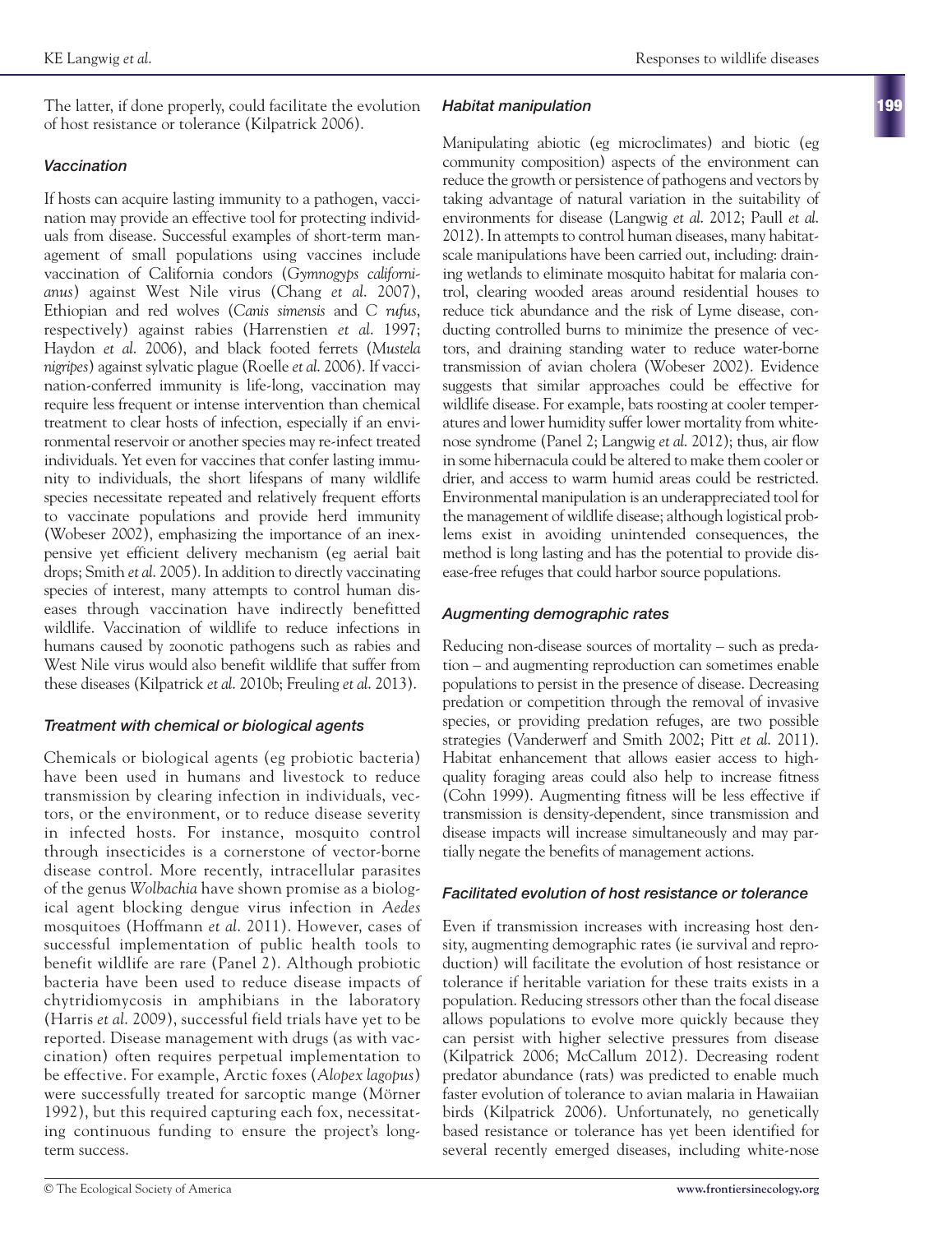#### **Panel 2. Lessons learned from human and livestock disease control**

Many human or agricultural pathogens have recently been introduced or pose threats to new regions; the successful control of those diseases provides insight for managing infectious diseases of wildlife. Trade restrictions have helped reduce the probability of introduction of several human and agricultural pathogens. For example, after an outbreak of monkeypox in the US was traced to the sale of Gambian pouched rats (*Cricetomys gambianus*), restrictions were put in place that prevented trade of these animals from this region (Bengis *et al*. 2004). Restrictions on the selling of bullfrogs could benefit wildlife by reducing the probability of spread of the amphibian pathogen *B dendrobatidis* into new regions, such as Madagascar, which remains unaffected (Figure 2b; Kilpatrick *et al*. 2010a). Travel restrictions on humans have also helped reduce the spread of human (eg Ebola and SARS; Riley *et al*. 2003) and agricultural (eg Brucellosis and highly pathogenic avian influenza; Kilpatrick *et al*. 2006a; Kilpatrick *et al*. 2009) pathogens between countries and continents. International travelers arriving into the US are screened by customs officials to determine whether they have visited a farm, which helps to prevent the introduction of foot and mouth disease. Screening travelers to identify those that have visited caves or mines could similarly reduce accidental spread of the fungus causing white-nose syndrome from areas where it is present.

Once human pathogens have reached the *Established* stage, efforts to reduce spatial spread are abandoned and focus shifts to reducing the transmission and severity of disease. One way of reducing transmission of food- and water-borne pathogens such as cholera, *Escherichia coli*, leptospirosis, and typhoid is through improved sanitation (Ashbolt 2004). For wildlife, improved sanitation of terrestrial environments may reduce transmission of terrestrial pathogens to marine ecosystems (Figure 3). Sea otters foraging near human-dominated coastlines are at higher risk of infection with two pathogens – *Toxoplasma gondii* and *Sarcocystis*



*Figure 3. (a) Vegetables grown next to heaps of waste in a city in Liaoning province, China. Improved sanitation can reduce risk of intestinal infection due to contaminated food and water. (b) Sea otters (*Enhydra lutris*) forage near the shoreline in Monterey Bay, CA. Otters closer to human-occupied coastlines have higher infection prevalence of* Toxoplasma gondii *and* Sarcocystis neurona*.*

*neurona*, both shed by human commensal species (cats and opossums, respectively) – than those foraging on higher quality prey items that may be present in higher abundance in areas farther from human development (Johnson *et al*. 2009). Managing human and wildlife disease requires an adaptive approach that addresses the unique attributes of each group of hosts and pathogens.

syndrome and chytridiomycosis. Determining whether natural resistance or tolerance occurs is an important research priority for managing these diseases. This is because the evolution of tolerance in one species may increase pathogen transmission to – and lead to greater impacts on – other host species or populations.

#### *Host translocation*

If genetically resistant individuals or subpopulations exist, translocation of these individuals to facilitate the spread of resistant alleles is an important conservation strategy (Kilpatrick 2006). For instance, genetic variability in susceptibility to Tasmanian devil facial tumor disease appears to exist in Tasmanian devils, and may underlie differences in disease impacts among populations (Hamede *et al*. 2012). Translocation of resistant devils to areas where numbers have been greatly reduced could help restore these populations. In general, if resistant populations can be identified in the wild, then translocations to suitable habitat would be preferable to the cost and difficulties of maintaining captive populations.

## $\blacksquare$  **Established**

If disease dynamics stabilize and populations have not been locally extirpated, management should aim to protect and restore persisting populations and, if necessary, manage ecosystems to account for the impacts of the pathogen (WebFigure 1). Remaining host populations may exist in refuges that are unsuitable for growth, persistence, or invasion of the pathogen (Langwig *et al*. 2012), and protecting these areas from disturbance or predators should be a high priority (Murray *et al*. 2011). In addition, actions that are appropriate at the *Epidemic* stage (eg translocation to promote genetic diversity of remnant populations, treatment, vaccination, facilitated evolution, and habitat manipulation) should also be considered. However, the risks associated with carrying them out should be weighed more heavily against the potential benefits during the *Established* stage.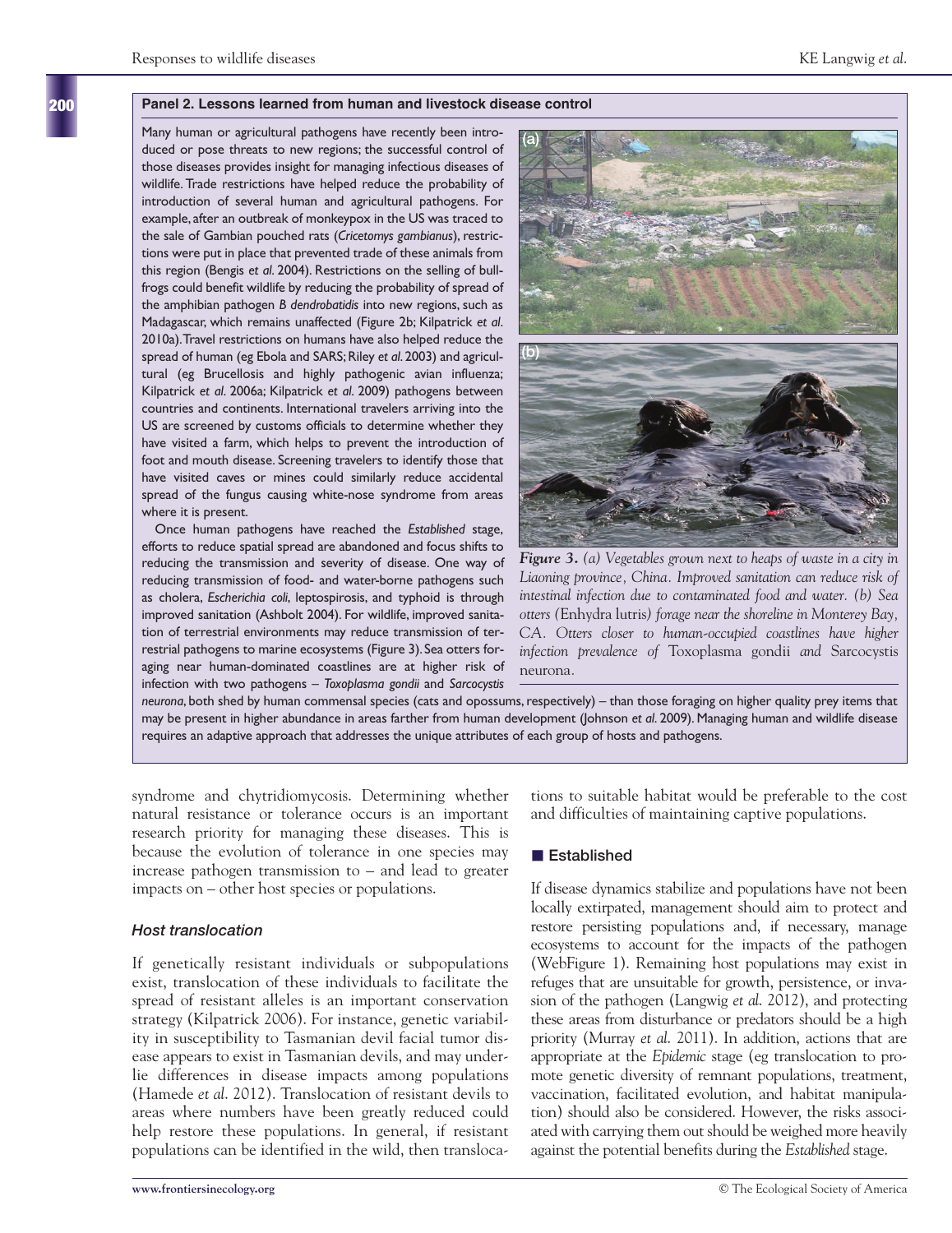#### *Additional threats*

Once the *Established* stage has been reached, new stressors – including changes in climate and land use, and new species invasions – put additional pressure on populations struggling to persist. These changes have the potential to alter the population and pathogen trajectories that again put species at risk of extinction. The best strategies to address this ongoing challenge are to facilitate the evolution of resistance and tolerance, decrease mortality and pathogen transmission, and augment disease-independent population growth rates, so that species can survive both current and impending threats. This approach preserves the evolutionary potential of populations by restoring them to a level such that they possess ample genetic and phenotypic variability (Forest *et al*. 2007).

Successful implementation of the actions outlined above requires research, long-term management, and sufficient funding to establish the necessary management and scientific infrastructure (Voyles *et al*. 2014). For example, disease reduction through treatment, habitat manipulation, or vaccination is more efficient when pathogen transmission dynamics and disease pathology are well understood. Research enables transmission reduction strategies to be directed toward the most important reservoir hosts or locations (Kilpatrick 2011; Paull *et al*. 2012). Combining empirical observational and experimental studies with statistical and mechanistic models is usually the most efficient way to determine the key factors driving transmission and disease dynamics.

#### **n** Conclusions

Disease has driven wildlife species and populations to extinction and extirpation, irretrievably altering community compositions. For many species threatened by invading pathogens, few interventions have been attempted, or interventions have been implemented too late. In many cases, managers have "let nature take its course" and species have been monitored to extinction. Numerous wildlife pathogen introductions have clearly occurred through human trade and travel; the subsequent impacts of these ecosystem-level perturbations – similar to those associated with habitat destruction and degradation, such as oil spill events – should be mitigated or eliminated. The stage-specific framework we have outlined should be used to address this need and better manage the impacts of emerging pathogens on wildlife.

In addition to implementing stage-specific interventions, four additional aspects play a major role in the success or failure of management. First, all management actions – successful or otherwise – entail risk; to implement the interventions, managers need to be willing to assume substantial risk. Although such risks should be weighed against their potential benefits, they should also be compared to the likely (often negative) outcomes associated with inaction. Second, developing a management plan and timeline for actions prior to, or as soon as possible after, pathogen arrival

is crucial because early action is considerably more cost effective than the same approach taken later (McCallum and Jones 2006). Third, the public must be engaged through all possible avenues to aid in reducing pathogen spread, promote decontamination, and offer financial support for management and research activities. Fourth, management should be adaptive and the efficacy of different strategies should be assessed concurrently with implementation to inform future management policies. This approach entails sharing knowledge between academics and managers as soon as data can be analyzed and before the extended delays often associated with publication. Only through collaboration among managers, scientists, and the public can the challenge of emerging wildlife diseases be

#### $\blacksquare$  **Acknowledgements**

effectively met.

Ideas for this paper were developed during the National Center for Ecological Analysis and Synthesis working group "Fungal pathogens and disease-induced extinction: are fungal diseases different?". Funding was provided by the US National Science Foundation (grants EF-0914866, DGE-0741448, DEB-1115069, DEB-1336290) and the National Institutes of Health (grant 1R010AI090159).

#### ■ References

- Ashbolt NJ. 2004. Microbial contamination of drinking water and disease outcomes in developing regions. *Toxicology* **198**: 229–38.
- Banks C, McCracken H, and Natrass A. 2002. Captive management and pathology of sharp snouted day frogs, *Taudactylus acutirostris*, at Melbourne and Taronga zoos. Frogs in the community: Proceedings of the Brisbane Symposium; 13–14 Feb 1999; East Brisbane, Australia. East Brisbane, Australia: Queensland Frog Society.
- Bengis RH, Leighton FA, Fischer JR, *et al*. 2004. The role of wildlife in emerging and re-emerging zoonoses. *Rev Sci Tech OIE* **23**: 497–511.
- Bielby J, Cooper N, Cunningham AA, *et al*. 2008. Predicting susceptibility to future declines in the world's frogs. *Conserv Lett* **1**: 82–90.
- Blackburn TM, Pyšek P, Bacher S, *et al*. 2011. A proposed unified framework for biological invasions. *Trends Ecol Evol* **26**: 333–39.
- Chang GJJ, Davis BS, Stringfield C, *et al*. 2007. Prospective immunization of the endangered California condors (*Gymnogyps californianus*) protects this species from lethal West Nile virus infection. *Vaccine* **25**: 2325–30.
- Cohn JP. 1999. Saving the California condor years of effort are paying off in renewed hope for the species' survival. *BioScience* **49**: 864–68.
- Ferguson R. 2000. The effectiveness of Australia's response to the black striped mussel incursion in Darwin, Australia. Canberra, Australia: Community Information Unit, Department of Environment and Heritage.
- Forest F, Grenyer R, Rouget M, *et al*. 2007. Preserving the evolutionary potential of floras in biodiversity hotspots. *Nature* **445**: 757–60.
- Freuling CM, Hampson K, Selhorst T, *et al*. 2013. The elimination of fox rabies from Europe: determinants of success and lessons for the future. *Philos T R Soc B* **368**: 20120142.

Gregg DA, House C, Meyer R, *et al*. 1991. Viral haemorrhagic dis-

**201**